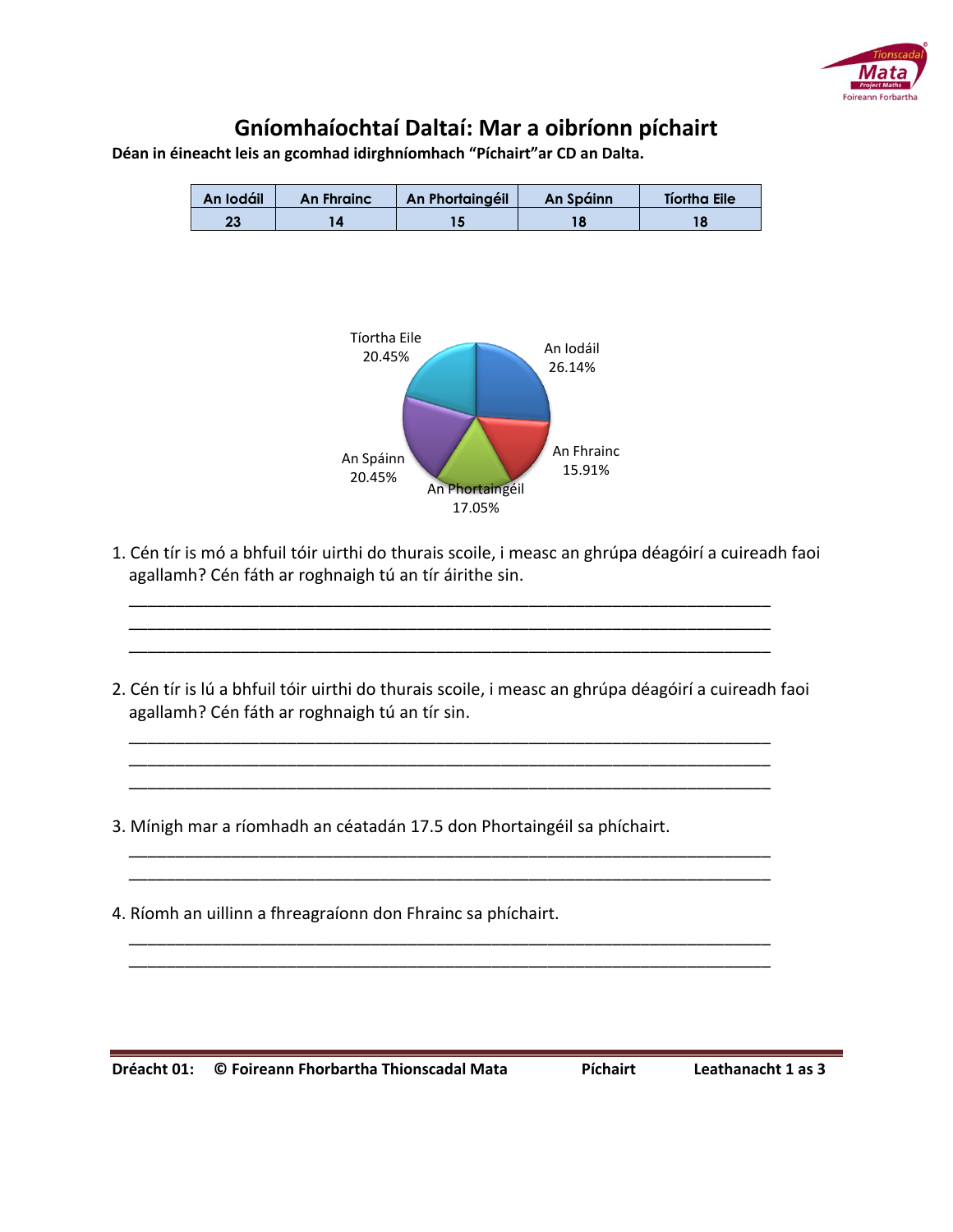

5. Cláraigh an céatadán reatha a thaispeántar ar an gcomhad idirghníomhach do gach tír sa tábla thíos.

| Tábla A                | An Iodáil | An Fhrainc | An<br>Phortaingéil | An Spáinn | <b>Eile</b> |
|------------------------|-----------|------------|--------------------|-----------|-------------|
| An céatadán<br>bunaidh |           |            |                    |           |             |

Anois athraigh na sonraí sa tábla sa chomhad idirghníomhach go dtí na sonraí seo a leanas:

| An Iodáil | An Fhrainc | An<br>Phortaingéil | An Spáinn | Eile |
|-----------|------------|--------------------|-----------|------|
| 20        | 46         | 28                 | 30        | 36   |

## Anois críochnaigh an tábla seo a leanas:

| Tábla B            | An Iodáil | An Fhrainc | An<br>Phortaingéil | An Spáinn | <b>Eile</b> |
|--------------------|-----------|------------|--------------------|-----------|-------------|
| An céatadán<br>nua |           |            |                    |           |             |

Cuir an Céatadán Bunaidh i dTábla A i gcomparáid leis an gCéatadán Nua i dTábla B, agus inis cad a tharla don phíchairt nuair a athraíodh na sonraí. Mínigh do fhreagra.

 \_\_\_\_\_\_\_\_\_\_\_\_\_\_\_\_\_\_\_\_\_\_\_\_\_\_\_\_\_\_\_\_\_\_\_\_\_\_\_\_\_\_\_\_\_\_\_\_\_\_\_\_\_\_\_\_\_\_\_\_\_\_\_\_\_\_\_\_\_ \_\_\_\_\_\_\_\_\_\_\_\_\_\_\_\_\_\_\_\_\_\_\_\_\_\_\_\_\_\_\_\_\_\_\_\_\_\_\_\_\_\_\_\_\_\_\_\_\_\_\_\_\_\_\_\_\_\_\_\_\_\_\_\_\_\_\_\_\_

- 6. Cad é an céatadán iomlán a léirítear sa phíchairt? Athraigh na figiúirí sa tábla sonraí agus seiceáil an céatadán iomlán atá á léiriú sa phíchairt anois. An dtugann tú aon phatrún faoi deara? Mínigh do fhreagra.
- 7. Dá ndéarfadh na daltaí ar fad sa sampla gurbh í an Fhrainc a rogha, tarraing píchairt a d'fheilfeadh.

 \_\_\_\_\_\_\_\_\_\_\_\_\_\_\_\_\_\_\_\_\_\_\_\_\_\_\_\_\_\_\_\_\_\_\_\_\_\_\_\_\_\_\_\_\_\_\_\_\_\_\_\_\_\_\_\_\_\_\_\_\_\_\_\_\_\_\_\_\_  $\overline{\phantom{a}}$  , and the contract of the contract of the contract of the contract of the contract of the contract of the contract of the contract of the contract of the contract of the contract of the contract of the contrac



8. Cad a tharlódh don phíchairt dá dtabharfaí an Iorua isteach mar rogha, dá bhfanfadh líon na ndaltaí arbh fhearr leo dul go dtí na tíortha ainmnithe mar a bhí, agus mura roghnódh duine ar bith díobh an Iorua?